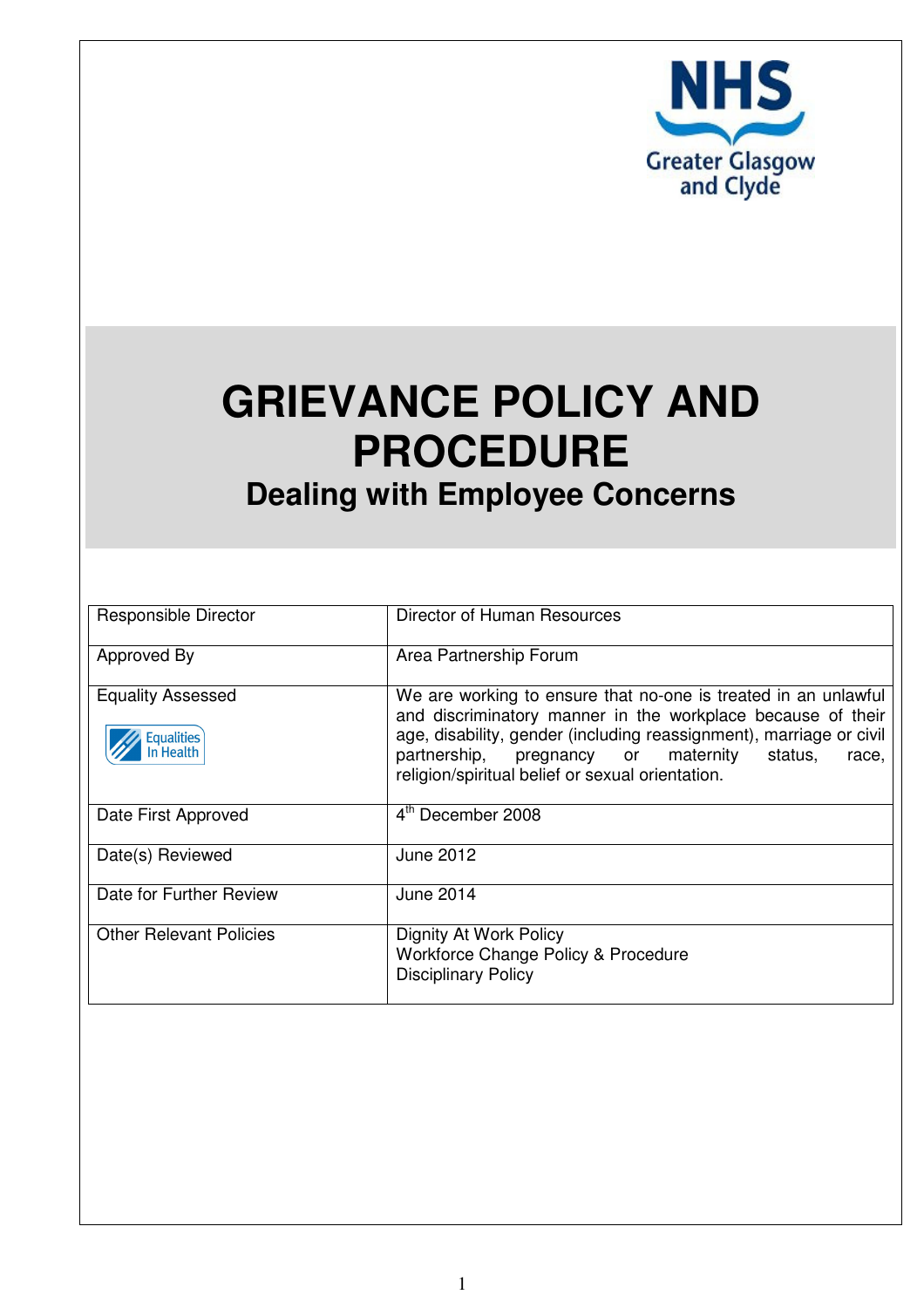# **CONTENTS**

| 1. Introduction                                      | Page 3            |
|------------------------------------------------------|-------------------|
| 2. General Principles                                | Page 3            |
| 3. Time Limits on Handling a Grievance               | Page 4            |
| 4. Types of Grievance                                | Page 4            |
| 5. Procedure – Grievance                             | Page 5            |
| 6. Grievances with Wider Organisational Consequences | Page 6            |
| 7. Further Action outwith the Grievance Procedure    | Page 7            |
| 8. Involvement of Human Resources                    | Page 7            |
| 9. Conduct at Formal Appeal Hearings                 | Page 7            |
| 10. Monitoring and Review                            | Page 9            |
| Appendices:                                          |                   |
| <b>Scheme of Delegation</b>                          | Appendix 1 (p.10) |
| Scheme of Delegation for M&D Staff - Acute           | Appendix 2 (p.11) |
| Scheme of Delegation for M&D Staff - Partnerships    | Appendix 3 (p.13) |
| <b>Grievance Notification Form</b>                   | Appendix 4 (p.16) |
| <b>Grievance Notification Progression Form</b>       | Appendix 5 (p.19) |
| <b>Equality and Diversity Monitoring Information</b> | Appendix 6 (p.21) |



**Equality Assessed : December 2008**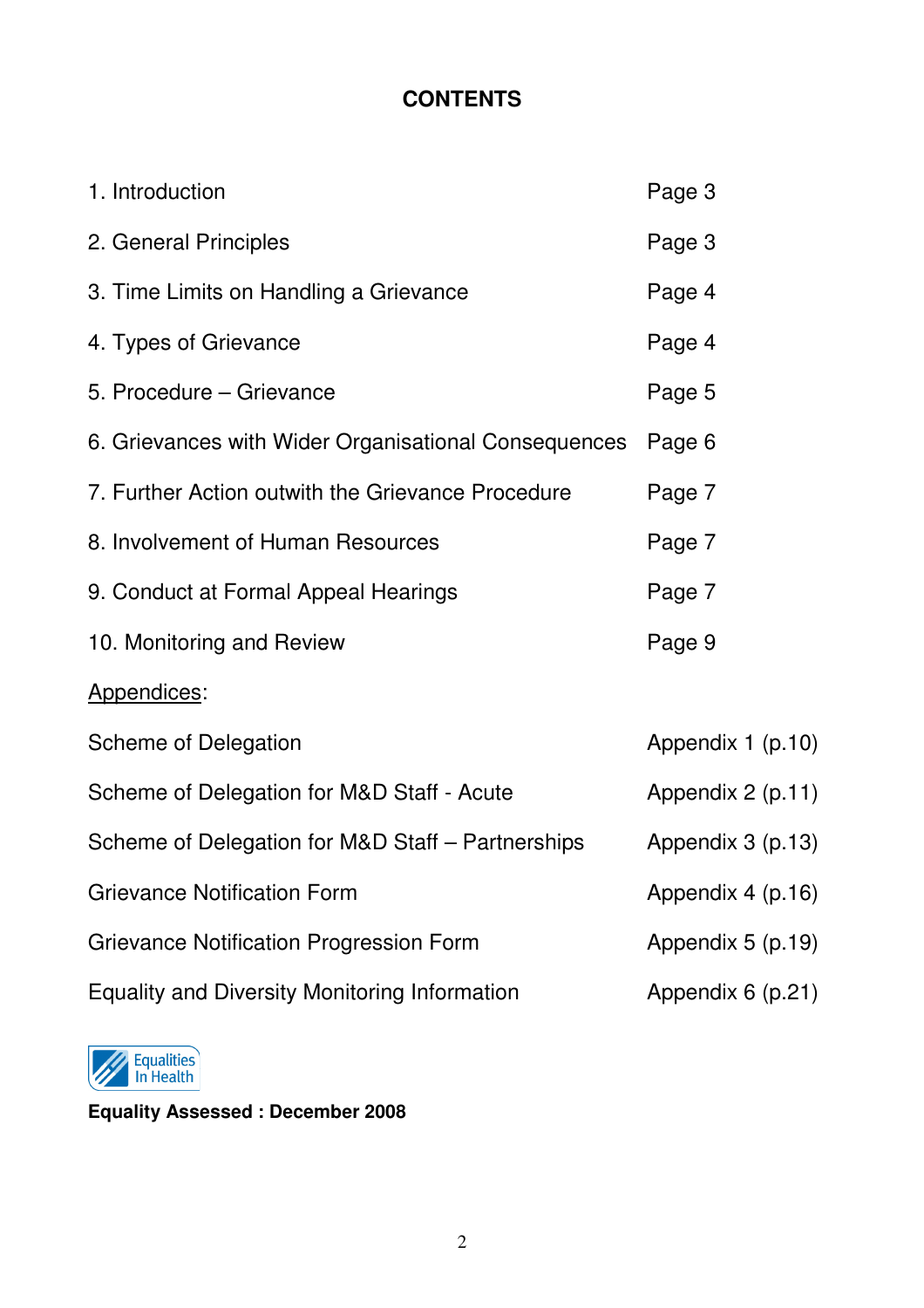## 1. **Introduction**

- 1.1 NHS Greater Glasgow and Clyde<sup>1</sup> encourages open and honest communication at all levels. It recognises, however, that from time to time employees may wish to seek redress for grievances arising from their employment. This policy applies to all employees within the Board.
- 1.2 Employees and managers are encouraged to make every effort to resolve issues at the most local level possible and where appropriate before resorting to the formal procedure. Matters should be dealt with as they arise and be settled as close to the point of origin as possible and as quickly as possible and in accordance with the agreed timescales. It is, however, recognised that the formal procedure may be necessary to resolve some grievances. Employees will be able to pursue concerns relating to their working conditions without fear of recrimination.

## **2. General Principles**

All grievances concerning matters arising out of employment with the Board will be settled in accordance with the undernoted procedure:

- 2.1 It is the policy of the Board that an employee should receive a fair hearing concerning any grievance. The spirit and intention of this policy is to promote the best possible relations between management and employee(s);
- 2.2 Throughout the formal and informal stages of the procedure, the employee has the right to be represented by a Trade Union/Professional Organisation representative (including full-time Trade Union Officers) or accompanied by a fellow member of staff or a friend or a relative not acting in a legal capacity.
- 2.3 It is recognised that informal approaches can be an aid to resolving grievances, therefore, the provisions outlined in this procedure do not prevent informal discussions between management, the employee and their Trade Union/Professional Organisation representatives;
- 2.4 It is recognised that all stages of the procedure may not be applicable where the levels of management structure are limited;
- 2.5 It is also recognised that in some circumstances utilisation of all stages of the procedure may not be appropriate and may be modified with mutual agreement;

 1 NHS Greater Glasgow and Clyde is the common title of Greater Glasgow Health Board.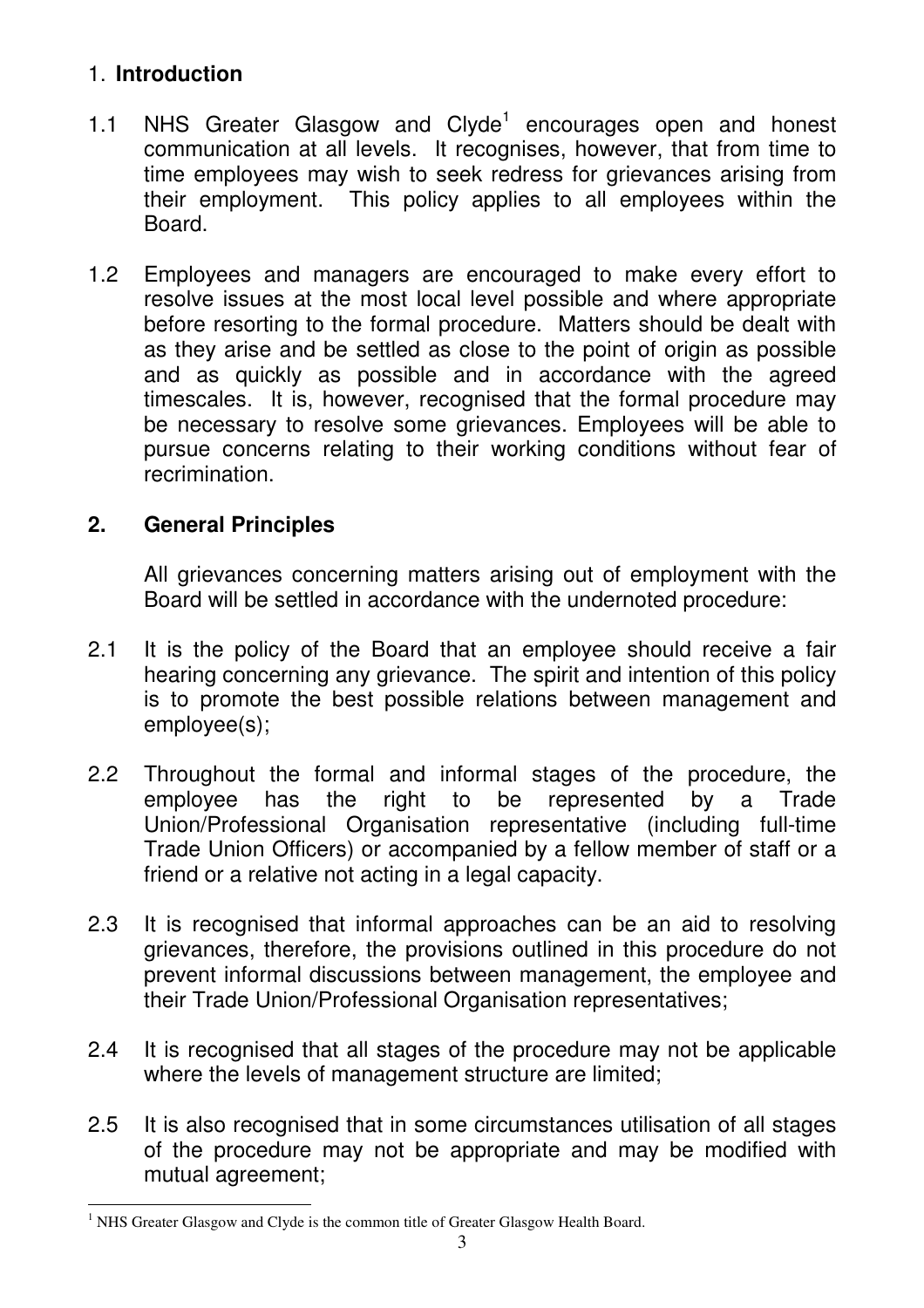- 2.6 No person who has previously been involved with the grievance issue should sit on the grievance panel;
- 2.7 This local process is based on an acceptance that industrial action should normally only be used as a genuine last resort and after all steps of the process have been exhausted;
- 2.8 Any individual who has lodged a formal grievance prior to the termination of their employment will be allowed to exhaust the grievance process;
- 2.9 Where a grievance is received after an individual's employment with NHSGGC has ended, consideration will be given on a case-by-case basis as to whether a written response will be provided by NHSGGC. There is no legal obligation on the employer to respond to a grievance from a former employee however a response may be the appropriate course of action where there is a long history with an individual, when there is potential for non-engagement to be viewed as discriminatory and where there is the prospect of employment tribunal activity.

## **3. Time Limits on Handling a Grievance**

All time limits expressed in this procedure are the maximum. However, all grievances should be dealt with as quickly as possible and both parties shall endeavour to reach agreement at an early stage in the procedure. The time limits specified within this policy may be varied with the consent of both parties, but it is in everyone's interests to resolve matters at the earliest opportunity.

Where a particular manager is not available, the use of a nominated deputy, with delegated authority, can ensure that the procedure is followed within the agreed time limits.

#### **4. Types of Grievance**

There are two types of grievance covered by this policy.

Individual: An individual grievance is when one employee seeks a satisfactory solution to a personal complaint.

Collective: A collective grievance is where more than one employee raises an issue relating to a group of employees.

If any of the above have a wider organisational consequence then section 6 will apply.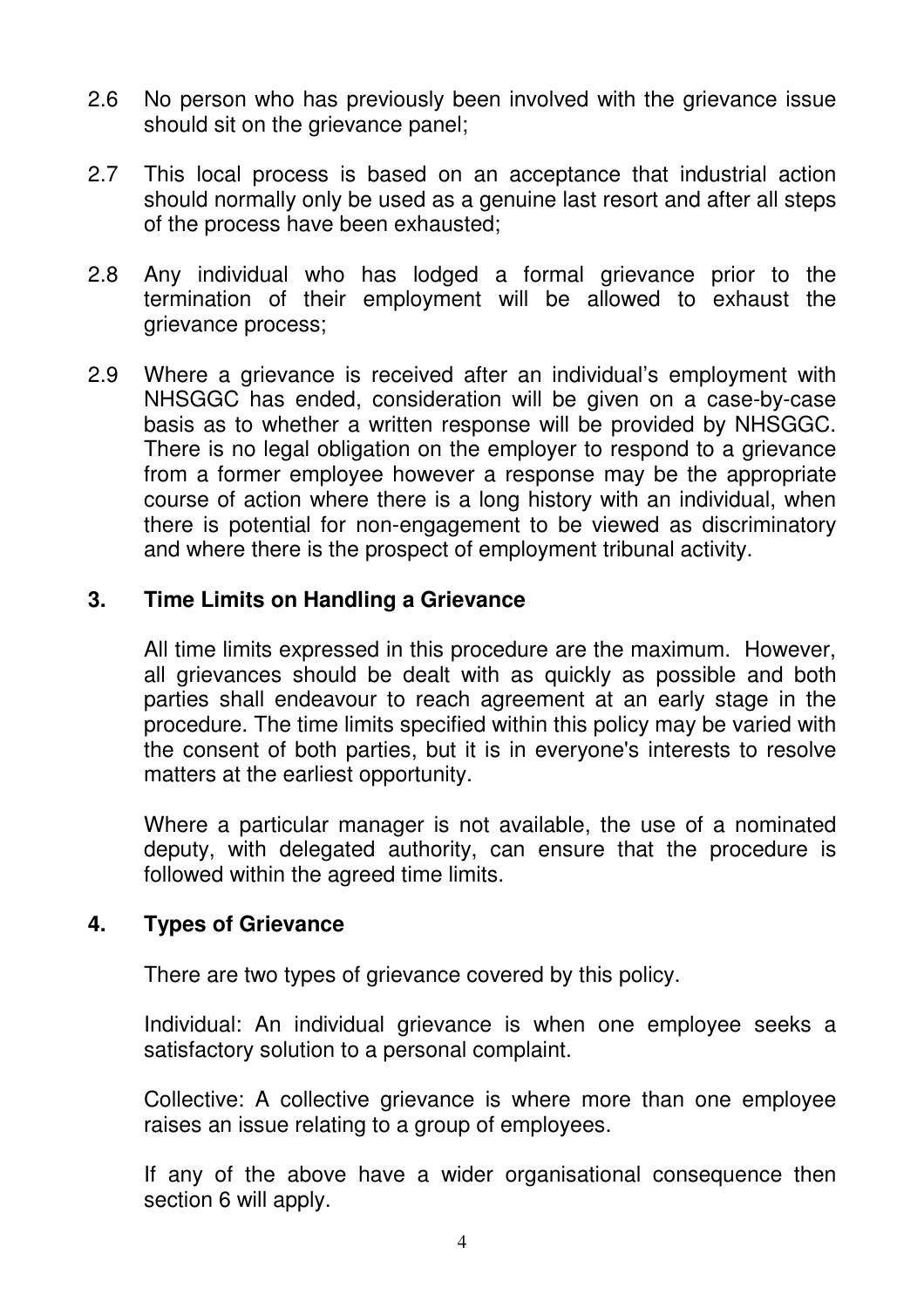## **5. Procedure – Grievance**

## 5.1 **Informal Stage**

It is the intention of this policy to ensure that the informal stage of the procedure is managed at local level, close to where the issue occurred.

When an employee(s) feels aggrieved about an issue it should be raised in the first instance, by completion of the Grievance Notification Form (Appendix 4), with their immediate manager and the manager should seek to resolve the matter informally within two working weeks of the grievance being raised. The form is available from Human Resources, managers, staff side representatives and can be downloaded from the Board's website. If the grievance is against the manager then the grievance should be raised at the next level of management.

Where the grievance lies with the manager unaddressed, then the employee(s) has the right to raise the matter informally with the next level of management.

If no resolution is achieved from the informal meeting, the employee(s) may choose to initiate the formal procedure. The choice to progress to the formal stage of the process must be notified to the manager by the employee, within 4 working weeks from the date of the decision reached at the informal stage.

Although formal documentation of these discussions is not mandatory, it is good practice and therefore recommended, to keep a written record of the discussions and to provide the employee with a note of the outcome of the informal stage.

#### 5.2 **Formal Stage 1**

In the event that the employee(s) remains dissatisfied after informal consideration of the grievance, the matter should be referred to the first formal stage. A Grievance Notification Form (Appendix 4) should be sent by the employee to the next in line manager who will be responsible for hearing the grievance. The manager will arrange to hear the grievance within 4 working weeks of receipt of the form.

Following the grievance hearing a written reply detailing the manager's decision and the reasons for the decision will be given to the employee(s) within 1 working week of the hearing. This letter must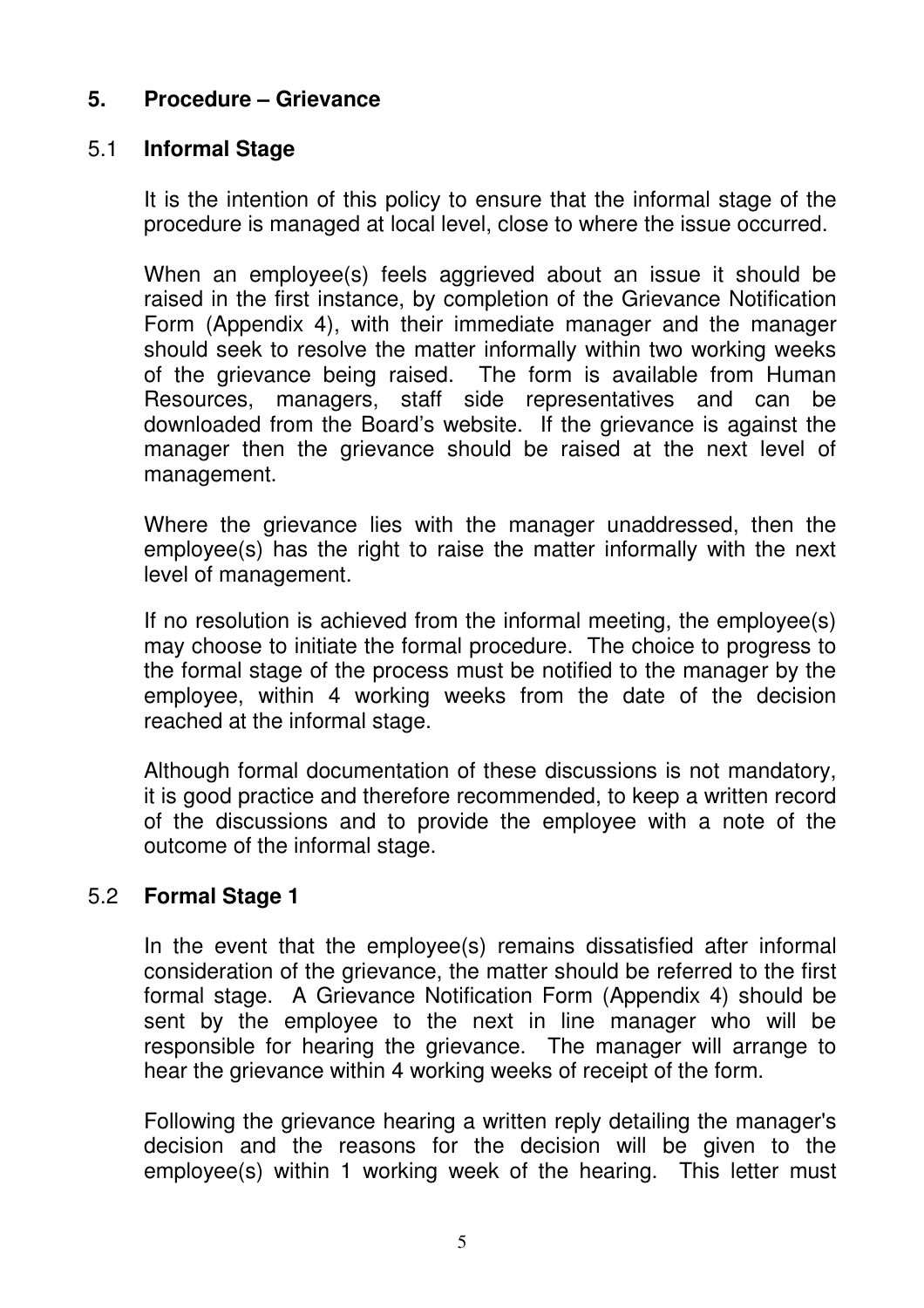include the details of the manager who will hear the next stage of the process.

If however, the employee(s) feels following these discussions that the grievance remains unresolved, the matter should proceed to the second (final) formal stage. The choice to progress to the next stage of the process must be notified within 4 working weeks of receipt of the written decision.

## 5.3 **Formal Stage 2 (Final Stage)**

In the event that the employee(s) remains dissatisfied after the first formal stage, the matter should be referred to the final stage by completion of a Grievance Notification Progression Form (Appendix 5) that should be sent by the employee to the appropriate Head of Human Resources who will arrange an appeal hearing within 4 working weeks of receipt of the form.

The manager hearing the appeal must arrange for all sides of the case to present written statements surrounding the grievance. These should be circulated amongst the parties at least one working week before the hearing.

A written reply detailing the manager's decision and the reasons for the decision should be given to the employee(s) within 1 working week of the grievance hearing.

#### **6. Grievances with Wider Organisational Consequences**

6.1 Where the grievance relates to an issue where the outcome might affect more than one individual (examples include: the application of terms and conditions of service, the implementation of a Board-wide policy or matters which could become litigious, or the focus of an industrial dispute) and if the issue cannot be resolved at stage 2, then it may be referred to a Board level panel comprising 2 Non-Executive Board members plus one of the following –

Chief Executive

Other Executive or Corporate Director

Chief Operating Officer

Acute Director

Partnership Director

(Panels will be supported by a senior member of the Board's Human Resources function.)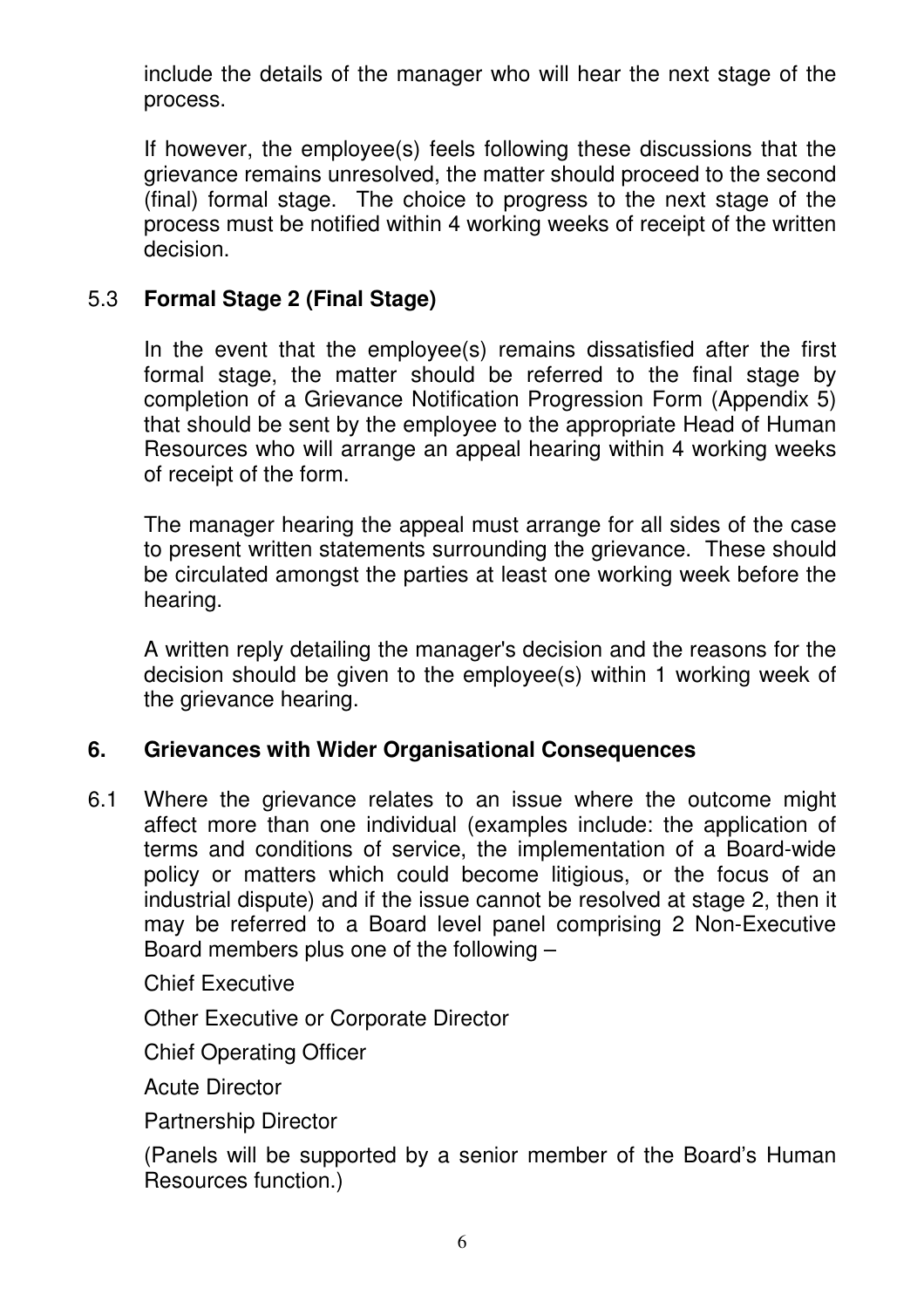To access this, then the aggrieved party and/or representative should raise the issue with the Director of Human Resources within 4 working weeks of the receipt of the outcome of the grievance at stage 2. The Director of Human Resources will then forward the grievance to the appropriate Head of Human Resources to organise the Appeal Hearing.

#### 6.2 **Status Quo**

The *status quo* should operate until the procedure has been exhausted. The working practices and management arrangements that were in place at the time the grievance was raised will remain. However, exceptionally, the *status quo* may be set aside by agreement of both parties or where the continuation of the status quo will lead to a breach of statutory or other mandatory regulations.

## **7**. **Further Action Out-with the Grievance Procedure**

By mutual agreement of both parties an application to ACAS for conciliation may be considered where the internal process has failed to reach agreement.

## **8. Involvement of Human Resources**

Advice on the application of this policy should be sought from the Human Resources function. A representative of Human Resources should be present at the hearing of all formal grievances to provide professional advice to support the process.

## **9. Conduct at Formal Hearings**

The main purpose of a formal hearing is to ensure that everyone present has a full understanding of the issue, so that an impartial decision can be based on the facts. The hearing should adopt as flexible an approach as possible, whilst adhering to the following principles:

- 9.1 The Chair will clarify with the employee their right to be represented by a Trade Union/Professional Organisation representative (including fulltime Trade Union Officers) or accompanied by a fellow member of staff or a friend or a relative not acting in a legal capacity;
- 9.2 There should be full consideration of evidence produced prior to the appeal hearing. The hearing may be adjourned at the discretion of the Chair hearing the appeal to enable further evidence to be produced by either party, or any other reason;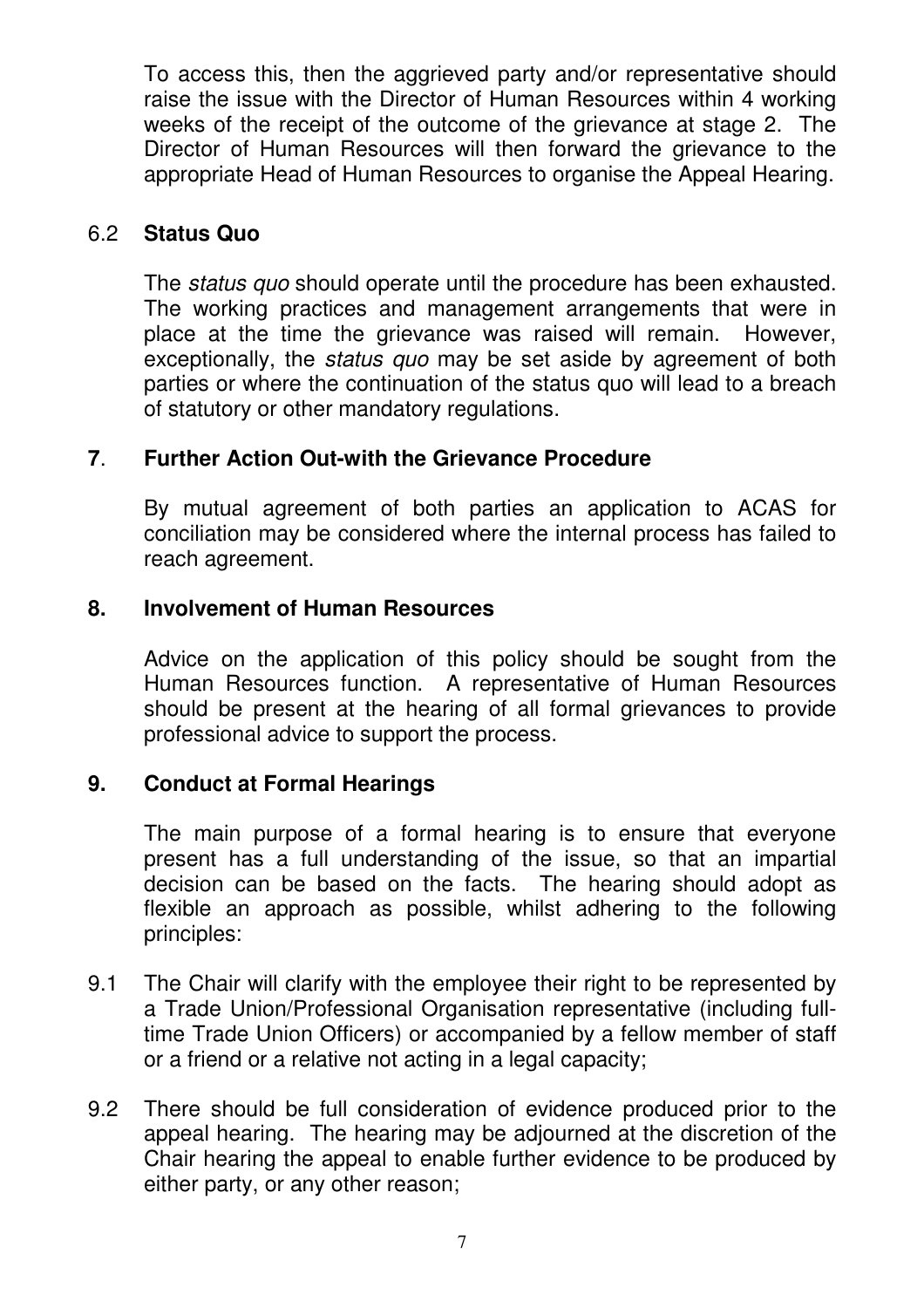- 9.3 Both parties must be given the full opportunity to present cases verbally and call any witnesses. Each side is responsible for ensuring that its witness(es) attend and subject to notice being given, management will release potential witness(es) from duty;
- 9.4 The employee or the employee's representative shall state their case in the presence of the management representative and may call witnesses to support their case;
- 9.5 The management representative and panel members shall have the opportunity to ask questions of the employee/representative and witnesses;
- 9.6 The management representative shall state their case and may call witnesses;
- 9.7 The employee or representative and members of the panel shall have the opportunity to ask questions of management representatives and witnesses;
- 9.8 Witnesses will only be present whilst giving evidence;
- 9.9 Written evidence not previously circulated and presented at the hearing may only be admitted at the discretion of the chair of the appeal hearing;
- 9.10 The chair may ask either party to clarify or expand upon any previous evidence submitted and explain the relevance of any witnesses called;
- 9.11 The manager will have the opportunity to sum up followed by the employee, at this point neither may introduce any new evidence or information;
- 9.12 The above procedures can be varied by mutual agreement between the relevant parties involved in the hearing.
- 9.13 Should an employee need help to understand issues or help to complete paperwork, then assistance will be provided.

#### **10. Monitoring and Review**

The application of this policy will be monitored jointly by the Director of Human Resources and the Area Partnership Forum to ensure equitable treatment of all employees.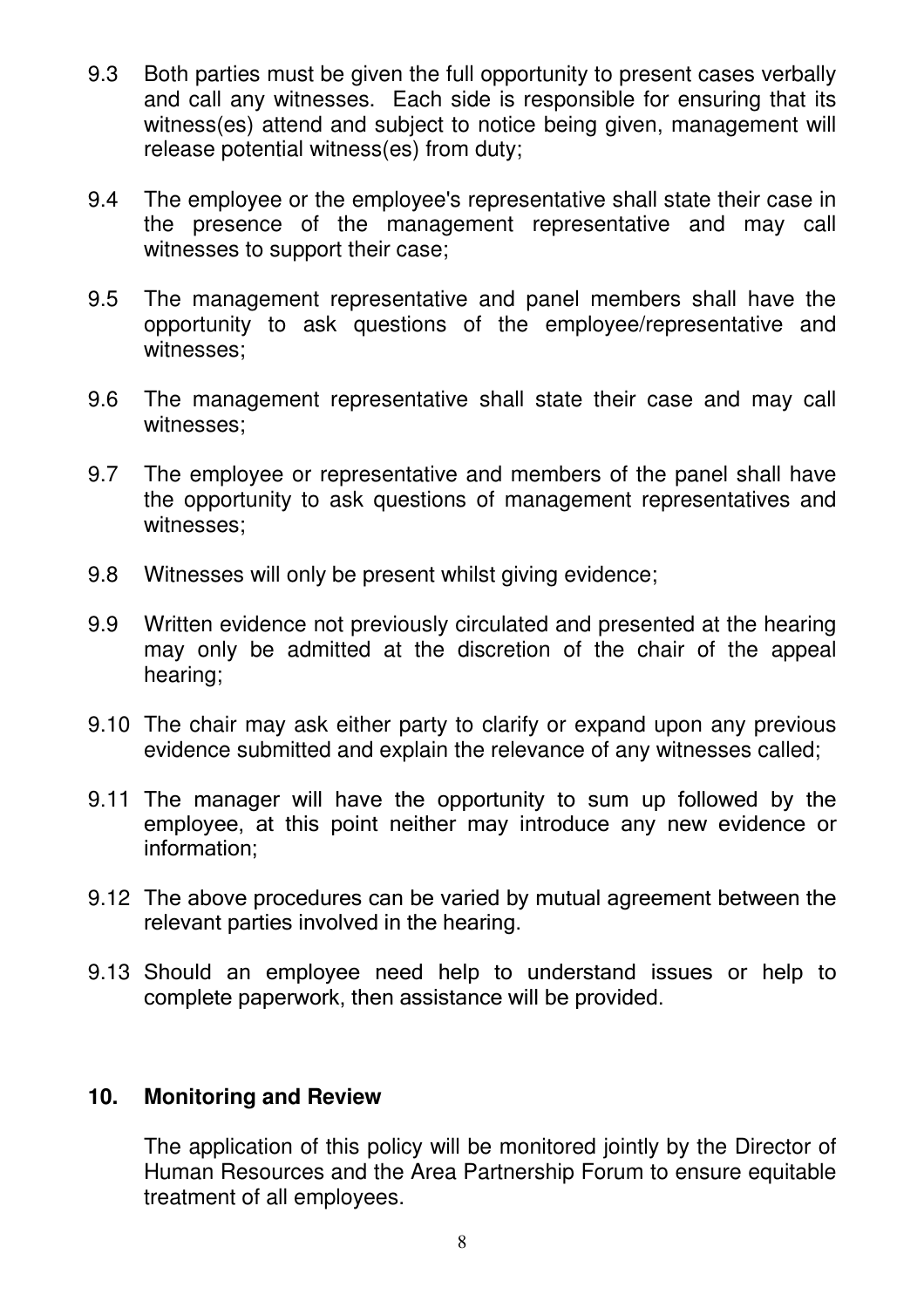The Board is required by provisions of the Equality Act 2010 to gather monitoring information relating to age, disability, gender (including reassignment), marriage or civil partnership, pregnancy or maternity status, race, religion or belief and sexual orientation for all aspects of employee relations. Employees may be asked for information relating to the above in connection with this policy.

Employees do not have to give the monitoring information if they do not wish to.

#### **Any equalities monitoring information will be held separately and not used to inform any proceedings that occur in relation to this policy.**

The operation of this Policy will be regularly reviewed by the Area Partnership Forum to ensure its continued effective operation.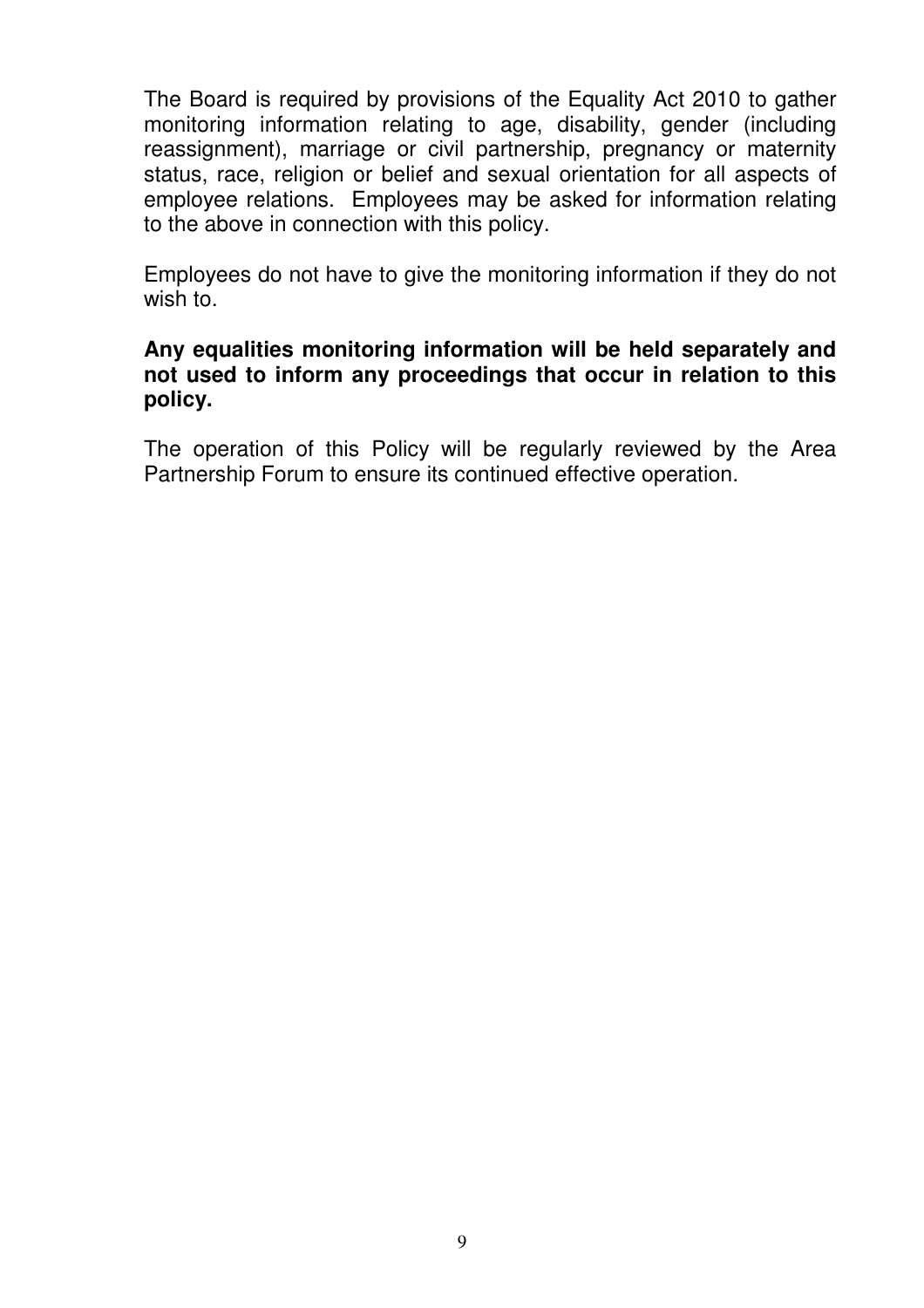#### **GRIEVANCE PROCESS SCHEME OF DELEGATION For all employees excluding Medical & Dental Staff**

#### **Formal Stage 1**

At the first stage of the formal procedure the grievance will be heard by the individual's next in line manager or above. The manager hearing the grievance must have had no previous involvement in the grievance prior to this stage.

#### **Formal Stage 2 - Final Stage**

At the final stage of the formal procedure, the appeal will be heard by a member of the senior management team (i.e. heard by a Director or a manager who is a direct report to the Director acting with delegated authority). The manager hearing the grievance appeal must have had no previous involvement in the grievance prior to this stage.

#### **Grievances with Organisational Consequences**

Where the grievance relates to an issue where the outcome might affect more than one individual (examples include, the application of terms & conditions of service, the implementation of a Board-wide policy or matters which could become litigious, or the focus of an industrial dispute) and if the issue cannot be resolved at stage 2, then it may be referred to a Board level panel comprising 2 Non-Executive Board members and one of the following –

Chief Executive

Other Executive or Corporate Director

Chief Operating Officer

Acute Director

Partnership Director

(Panels will be supported by a senior member of the Board's Human Resources function)

To access this, then the aggrieved party and/or representative should raise the issue with the Director of Human Resources within 4 working weeks of the receipt of the outcome of the grievance at stage 2.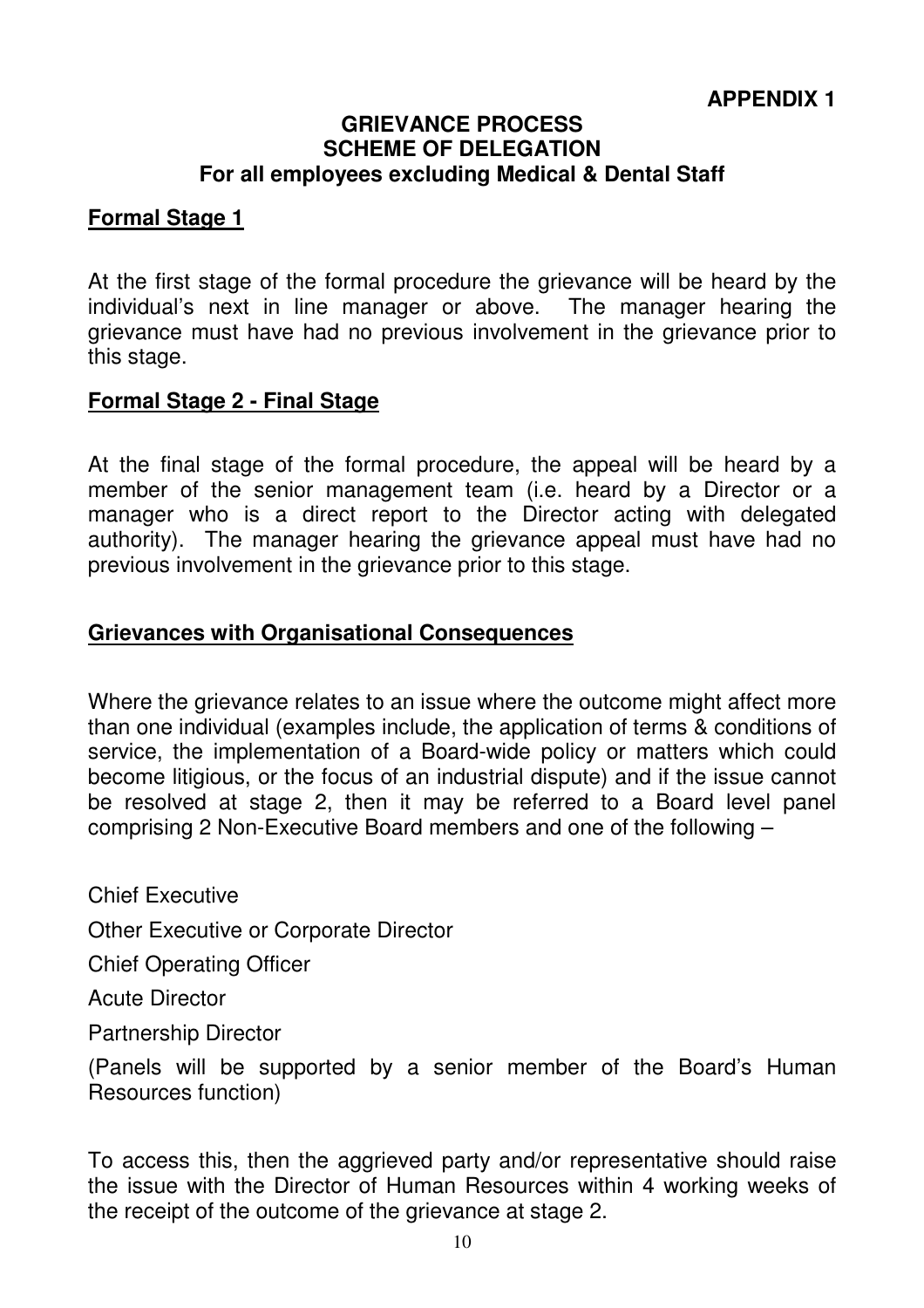#### **Acute Services Division**

#### **Grievance Process - Scheme of Delegation Medical & Dental Staff**

Employees and managers are encouraged to make every effort to resolve issues informally at a local level before entering the formal procedure outlined below.

#### **Formal Stage One**

At the first stage of the formal process, the grievance will be heard by the Clinical Director and the General Manager. The Directorate Head of Human Resources will support the panel as appropriate. The General Manager will act as Chair and intimate the decision in writing to the employee. If the employee, having received the General Manager's decision remains dissatisfied, they have the right of appeal.

The managers hearing the grievance must have no previous involvement in the grievance prior to this stage.

#### **Formal Stage Two – Final Stage Appeal**

Where an employee remains dissatisfied following the stage one of the grievance process, a Final Stage Grievance hearing will be convened. The Final Stage Grievance will be heard by the Director or a member of the Directorate Senior Management Team under delegation, supported by the Associate Medical Director. The Associate Director of Human Resources will support the panel as appropriate. The Director will act as Chair and intimate the decision in writing to the employee. This decision is final with no further right of appeal.

The managers hearing the grievance must have no previous involvement in the grievance prior to this stage.

#### **Grievances with Organisational Consequences**

Where the grievance relates to an issue where the outcome might affect more than one individual (examples include, the application of terms & conditions, the implementation of a Board-wide policy or matters which could become litigious, or the focus of an industrial dispute) and if the issue cannot be resolved at stage 2, then it may be referred to a Board level panel comprising 2 Non-Executive Board members and one of the following:-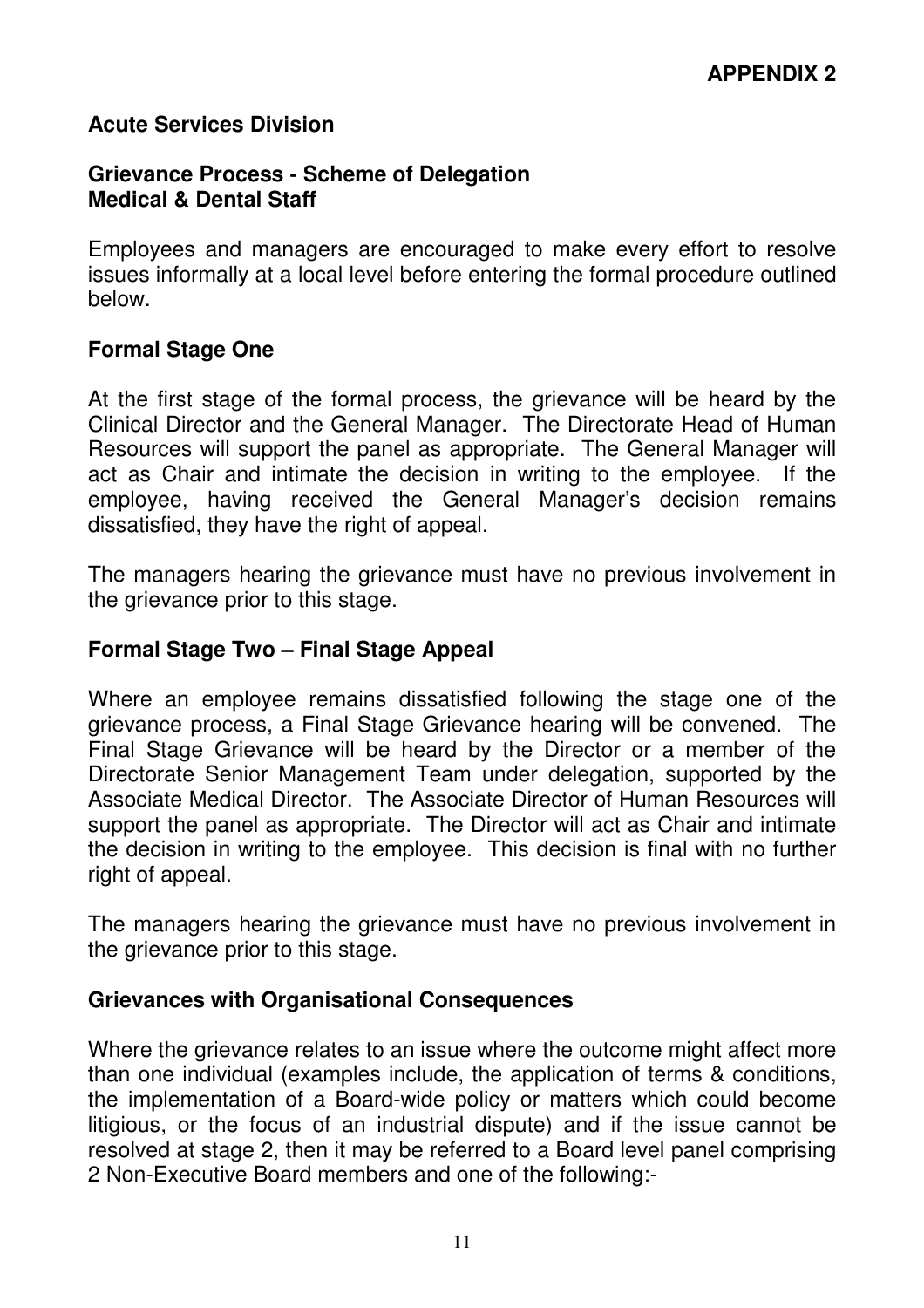Chief Executive Other Executive or Corporate Director Chief Operating Officer Acute Director Partnership Director

The panel will be supported by a senior manager of the Board's human resources function.

The Scheme of Delegation will apply to all Medical Staff with the addition of a Deanery representative for Doctors in training. For employees with contractual links to the universities, university representation will be included where appropriate.

If the grievance is initiated at formal Stage Two it may be necessary to establish a panel from the Senior Management cohort of the Board, following discussion and agreement with the appropriate representative.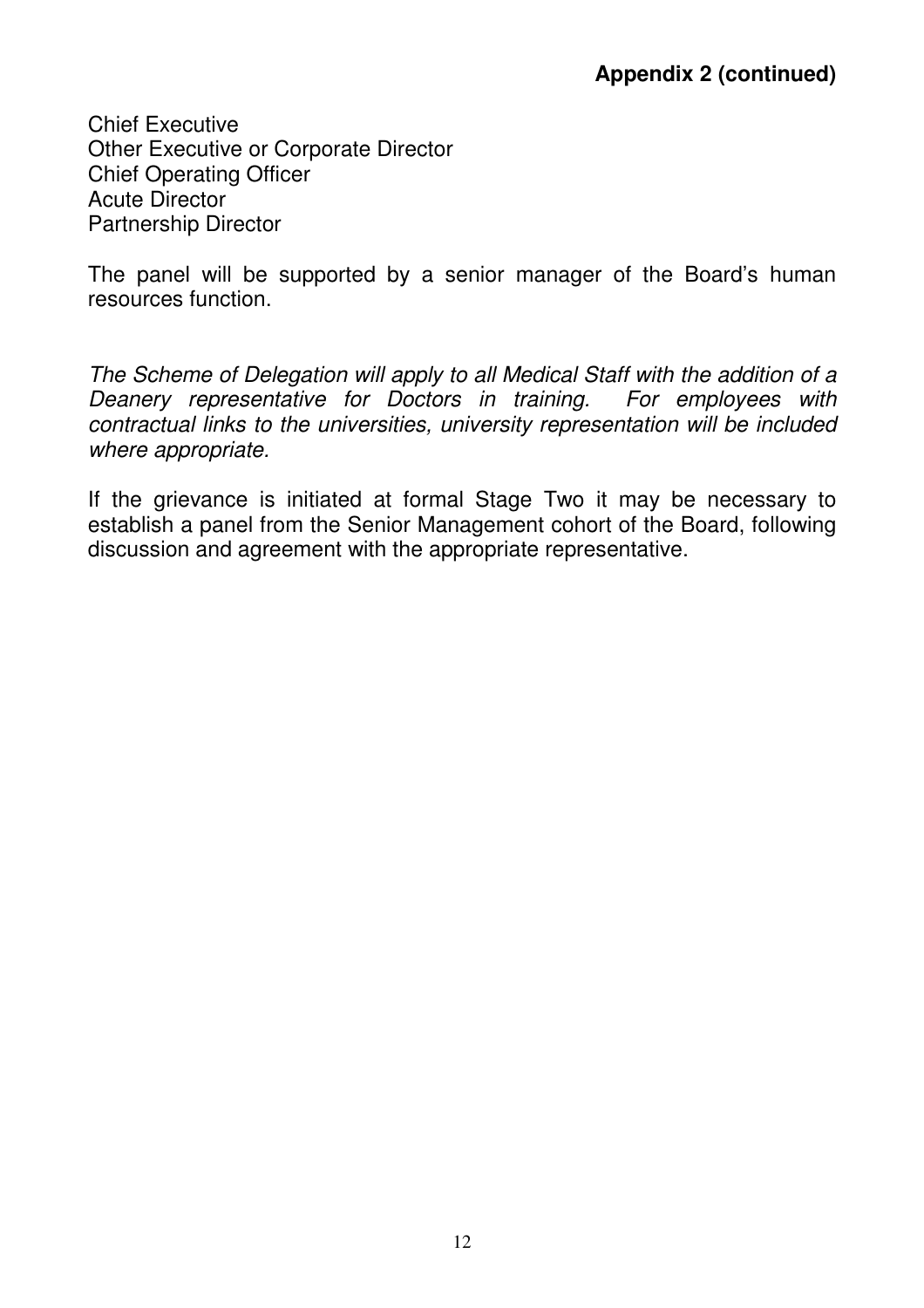## **Partnerships**

#### **Grievance Process - Scheme of Delegation Medical & Dental Staff**

Employees and managers are encouraged to make every effort to resolve issues informally at a local level, before entering the formal procedure outlined below.

#### **Formal Stage One**

At the first stage of the formal process, the grievance will be heard by the 2nd line Medical Manager and the 2nd line General Manager. The Partnership Head of Human Resources will support the panel as appropriate. The 2nd line General Manager will act as Chair and intimate the decision in writing to the employee. If the employee, having received the 2nd line General Manager's decision remains dissatisfied, they have the right of appeal.

The managers hearing the grievance must have no previous involvement in the grievance prior to this stage.

#### **Formal Stage Two - Final Stage**

Where an employee remains dissatisfied following the stage one of the grievance process, a Final Stage Grievance hearing will be convened. The Final Stage Grievance will be heard by the  $3<sup>rd</sup>$  line General Manager and the 3<sup>rd</sup> line Medical Manager. The Head of Human Resources for Mental Health and Non-Glasgow City Partnerships will support the panel as appropriate. The 3<sup>rd</sup> line manager will act as Chair and intimate the decision in writing to the employee. This decision is final with no further right of appeal.

The managers hearing the grievance must have no previous involvement in the grievance prior to this stage.

#### **Grievances with Organisational Consequences**

Where the grievance relates to an issue where the outcome might affect more than one individual (examples include, the application of terms & conditions, the implementation of a Board-wide policy or matters which could become litigious, or the focus of an industrial dispute) and if the issue cannot be resolved at stage 2, then it may be referred to a Board level panel comprising 2 Non-Executive Board members and one of the following:-

Chief Executive Other Executive or Corporate Director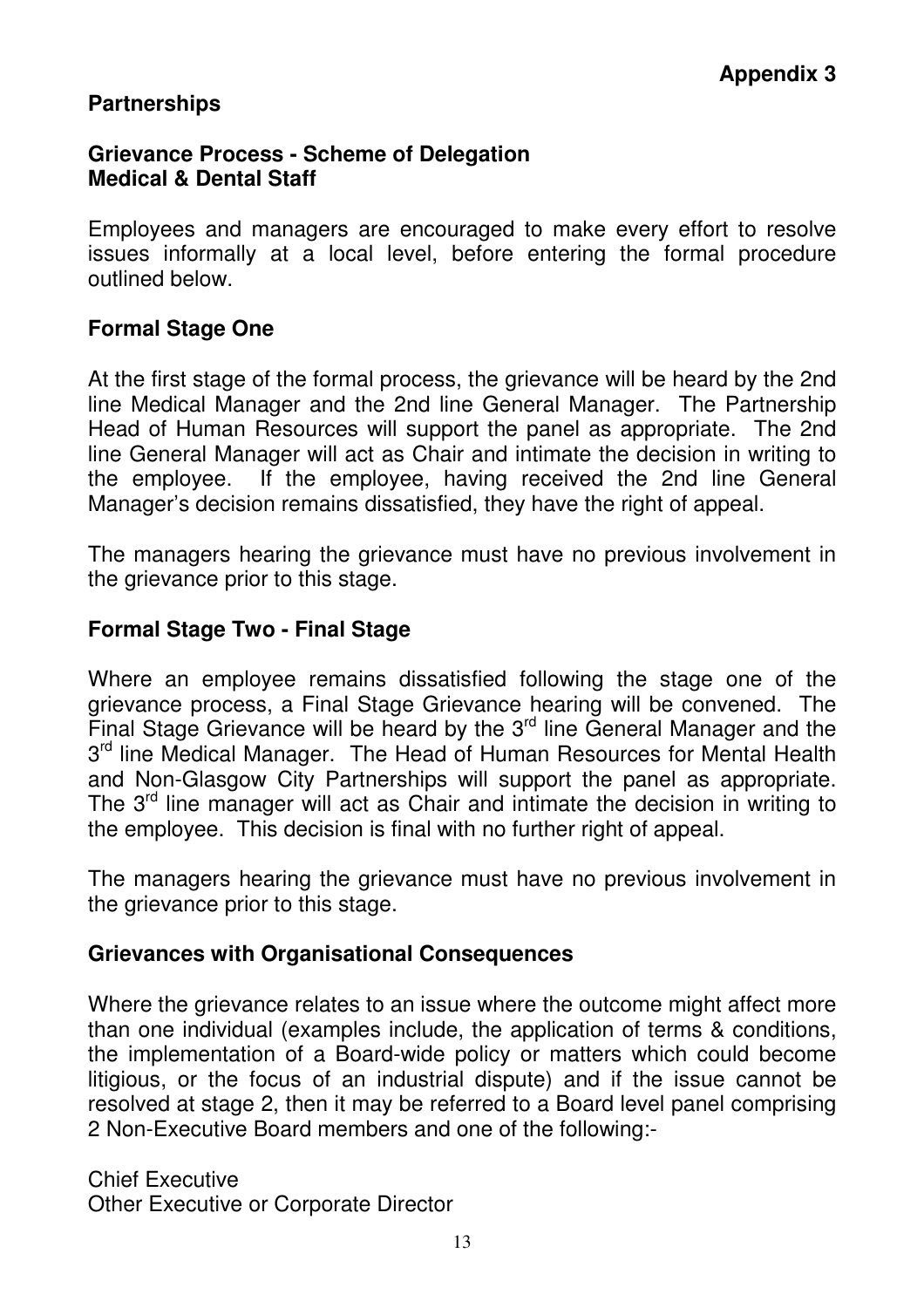Chief Operating Officer Acute Director Partnership Director

The panel will be supported by a senior manager of the Board's human resources function.

The Scheme of Delegation will apply to all Medical Staff with the addition of a Deanery representative for Doctors in training. For employees with contractual links to the universities, university representation will be included where appropriate.

If the grievance is initiated at formal Stage Two it may be necessary to establish a panel from the Senior Management cohort of the Board, following discussion and agreement with the appropriate representative.

## **Mental Health, CH(C)P & Partnerships: Medical Managers**

| Level of<br><b>Medical</b><br><b>Manager</b> | $\overline{1^{st}}$ Line                | $2nd$ Line                                                                                                       | $3^{\overline{\text{rd}} }$ Line                                       |
|----------------------------------------------|-----------------------------------------|------------------------------------------------------------------------------------------------------------------|------------------------------------------------------------------------|
| <b>Adult Mental</b><br>Health                | Lead<br>Clinician                       | <b>Clinical Director</b>                                                                                         | <b>Mental Health</b><br><b>Partnerships Medical</b><br><b>Director</b> |
| <b>Older Peoples</b><br><b>Mental Health</b> | Lead<br>Clinician                       | <b>Associate Medical</b><br><b>Director</b>                                                                      | <b>Mental Health</b><br><b>Partnerships Medical</b><br><b>Director</b> |
| Learning<br><b>Disabilities</b>              | Associate<br>Medical<br><b>Director</b> | <b>Clinical Director or</b><br><b>Associate Medical</b><br>Director from<br>another Mental<br><b>Health Area</b> | <b>Mental Health</b><br><b>Partnerships Medical</b><br><b>Director</b> |
| <b>Addictions</b>                            | Associate<br>Medical<br><b>Director</b> | <b>Clinical Director or</b><br><b>Associate Medical</b><br>Director from<br>another Mental<br><b>Health Area</b> | <b>Mental Health</b><br><b>Partnerships Medical</b><br><b>Director</b> |
| <b>Forensics</b>                             | Clinical<br><b>Director</b>             | <b>Clinical Director or</b><br><b>Associate Medical</b><br>Director from<br>another Mental<br><b>Health Area</b> | <b>Mental Health</b><br><b>Partnerships Medical</b><br><b>Director</b> |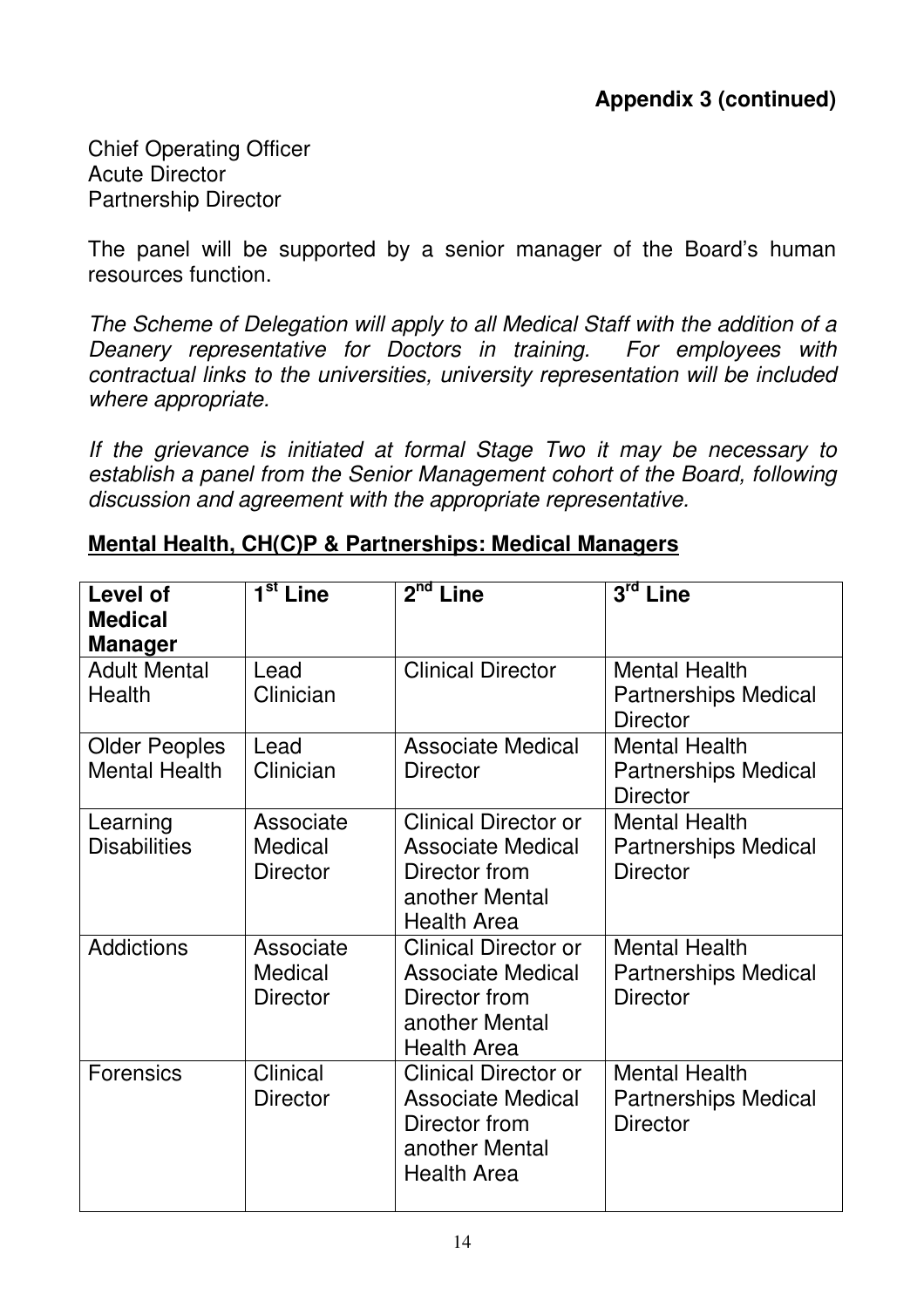| <b>CAMS</b>                                            | Lead<br>Clinician           | <b>Clinical Director or</b><br><b>Associate Medical</b><br>Director from<br>another Mental<br><b>Health Area</b> | <b>Mental Health</b><br><b>Partnerships Medical</b><br><b>Director</b> |
|--------------------------------------------------------|-----------------------------|------------------------------------------------------------------------------------------------------------------|------------------------------------------------------------------------|
| Community<br><b>Paediatricians</b>                     | Clinical<br><b>Director</b> | <b>Associate Medical</b><br>Director Women &<br>Children's<br>Directorate                                        | <b>Mental Health</b><br><b>Partnerships Medical</b><br><b>Director</b> |
| <b>Sexual Health</b><br><b>Services</b><br>(Sandyford) | Clinical<br><b>Director</b> | <b>Sandyford Director</b>                                                                                        | <b>Mental Health</b><br><b>Partnerships Medical</b><br><b>Director</b> |

## **Mental Health,CH(C)P & Partnerships: General Managers \***

| Level of             | 1 <sup>st</sup> Line | $2nd$ Line                   | $3rd$ Line                   |
|----------------------|----------------------|------------------------------|------------------------------|
|                      |                      |                              |                              |
| General              |                      |                              |                              |
| <b>Manager</b>       |                      |                              |                              |
| <b>Adult Mental</b>  | Operational          | <b>Heads of Mental</b>       | <b>Mental Health</b>         |
| Health               | Manager              | Health                       | <b>Partnerships Director</b> |
| <b>Older Peoples</b> | Operational          | <b>Head of Community</b>     | North CH(C)P Director        |
| <b>Mental Health</b> | Manager              | Care North CH(C)P            |                              |
| Learning             | Operational          | <b>Heads of Learning</b>     | <b>Mental Health</b>         |
| <b>Disabilities</b>  | Manager              | <b>Disabilities</b>          | <b>Partnerships Director</b> |
| <b>Addictions</b>    | Operational          | Heads of                     | <b>Mental Health</b>         |
|                      | Manager              | <b>Addictions</b>            | <b>Partnerships Director</b> |
| <b>Forensics</b>     | General              | <b>Mental Health</b>         | Director from another        |
|                      | Manager              | Partnerships                 | Directorate                  |
|                      |                      | <b>Director</b>              |                              |
| <b>CAMS</b>          | 1 <sup>st</sup> Line | 2 <sup>nd</sup> Line Manager | CH(C)P Director              |
|                      | Manager              |                              |                              |
| Community            | 1 <sup>st</sup> Line | 2 <sup>nd</sup> Line Manager | CH(C)P Director              |
| Paediatricians       | Manager              |                              |                              |
| <b>Sexual Health</b> | General              | Head of                      | CH(C)P director              |
| <b>Services</b>      | Manager              | <b>Community Care</b>        |                              |
| (Sandyford)          |                      |                              |                              |

• **NB: All general managers identified in this scheme will be NHS employees**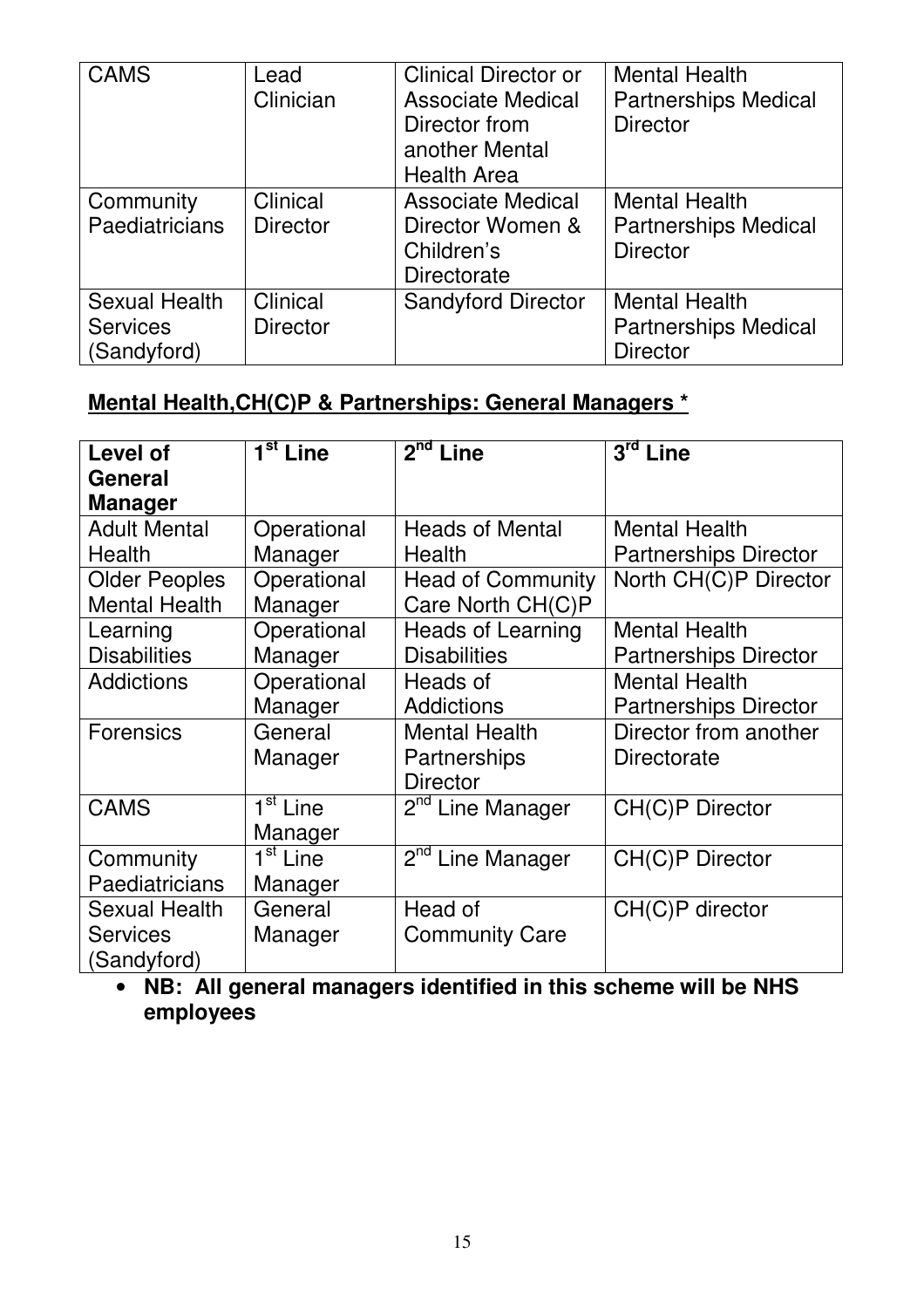

## **GRIEVANCE NOTIFICATION FORM GD/1**

## **Section A: Employee details**

This form should be completed by the employee/trade union representative when raising a formal grievance. The employee should send the completed form to their manager and also send a copy to the Directorate/CH(C)P Head of Human Resources.

| <b>Name</b>                                               | <b>Grade /Band</b>    |
|-----------------------------------------------------------|-----------------------|
| <b>Job Title</b>                                          | <b>Contact Number</b> |
| <b>Department</b>                                         | <b>Line Manager</b>   |
| <b>Name of Trade Union</b><br><b>Representative</b>       | <b>Contact Number</b> |
| <b>Trade Union or</b><br><b>Professional Organisation</b> |                       |

**Section B: Details of the Grievance (**please attach additional pages if required**)**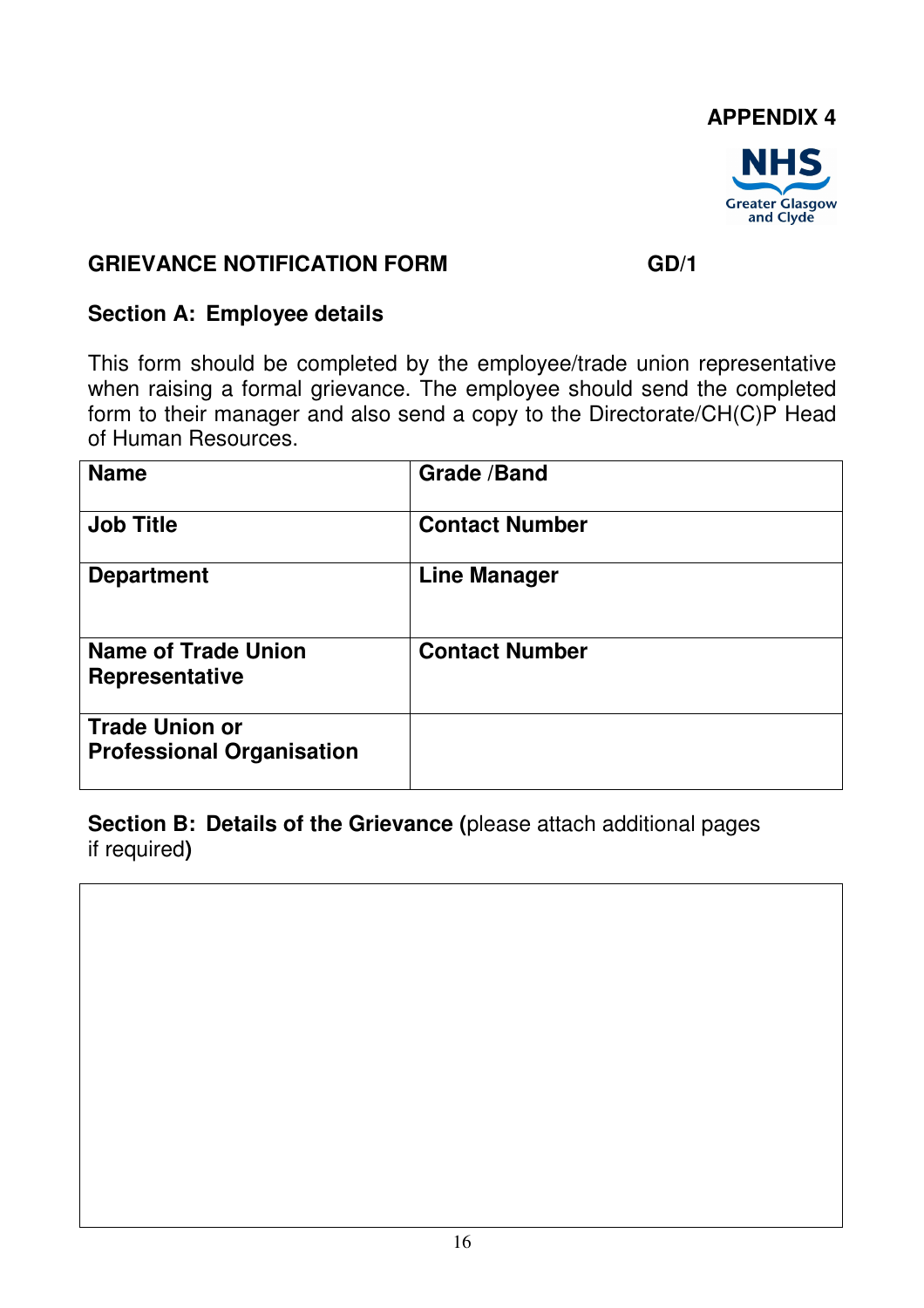**N.B. If Section 'B' is not completed it will be returned to the employee and/or their representative for more detail.** 

Please indicate what you would consider a satisfactory outcome: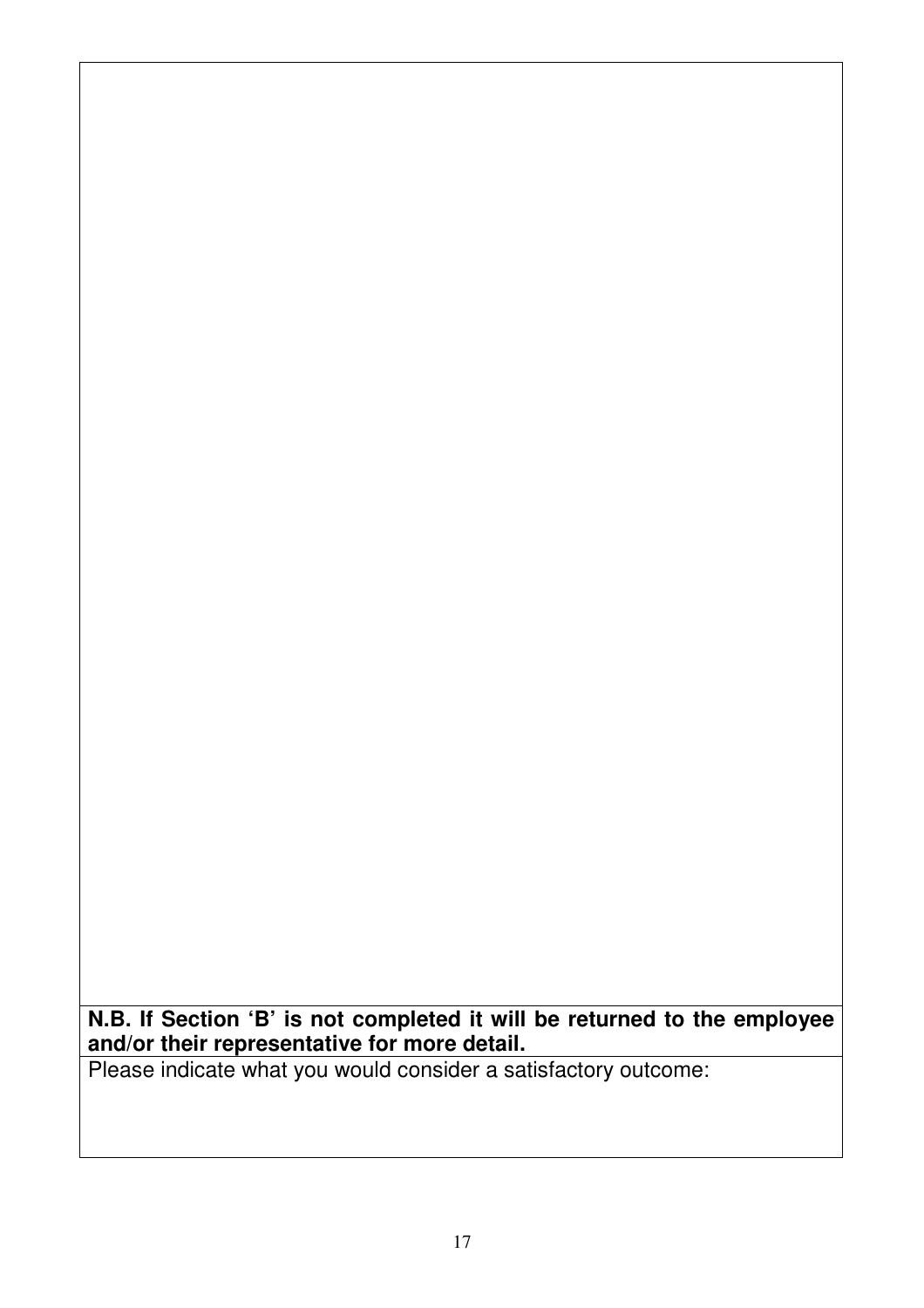## **Section C: Monitoring information**

We are required by the Equality Act 2010 to gather information relating to: age, disability, gender (including reassignment), marriage or civil partnership, pregnancy or maternity status, race, religion or belief and sexual orientation for all aspects of employee relations including grievance and disciplinary proceedings.

Please refer to the Equality and Diversity monitoring information sheet and form that accompanies this notification record.

## **Section D: Signed by**

#### **(The employee or trade union representative raising the issue must sign this form).**

| Employee                        | Date |
|---------------------------------|------|
| TU/Professional<br>Organisation |      |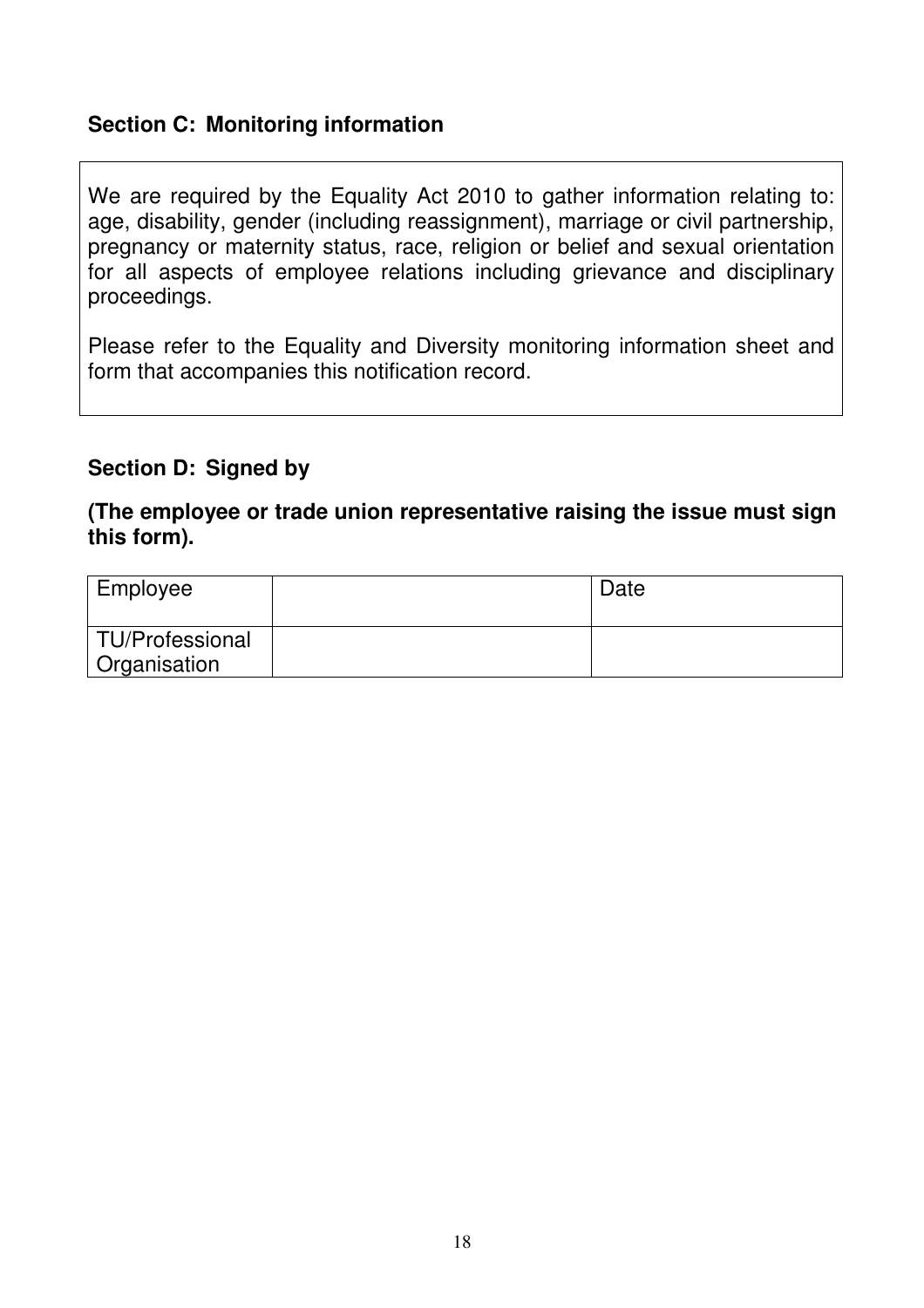

## **NHS Greater Glasgow & Clyde** GD/2 **Grievance Notification Progression Form**

Please send completed form to:

## **Section A: Employee details**

This form should be completed by the employee/trade union representative when appealing against the outcome of a Stage 1 Grievance Hearing. The employee should send the completed form to the manager identified in the outcome letter.

| <b>Name</b>                                         | <b>Grade /Band</b>        |
|-----------------------------------------------------|---------------------------|
| <b>Job Title</b>                                    | <b>Contact Number</b>     |
| <b>Department</b>                                   | <b>Line Manager</b>       |
| <b>Name of Trade Union</b><br><b>Representative</b> | <b>Contact Number</b>     |
| Trade union or<br><b>Professional Organisation</b>  |                           |
| <b>Present at Previous Hearing:</b>                 | Date of Previous Hearing: |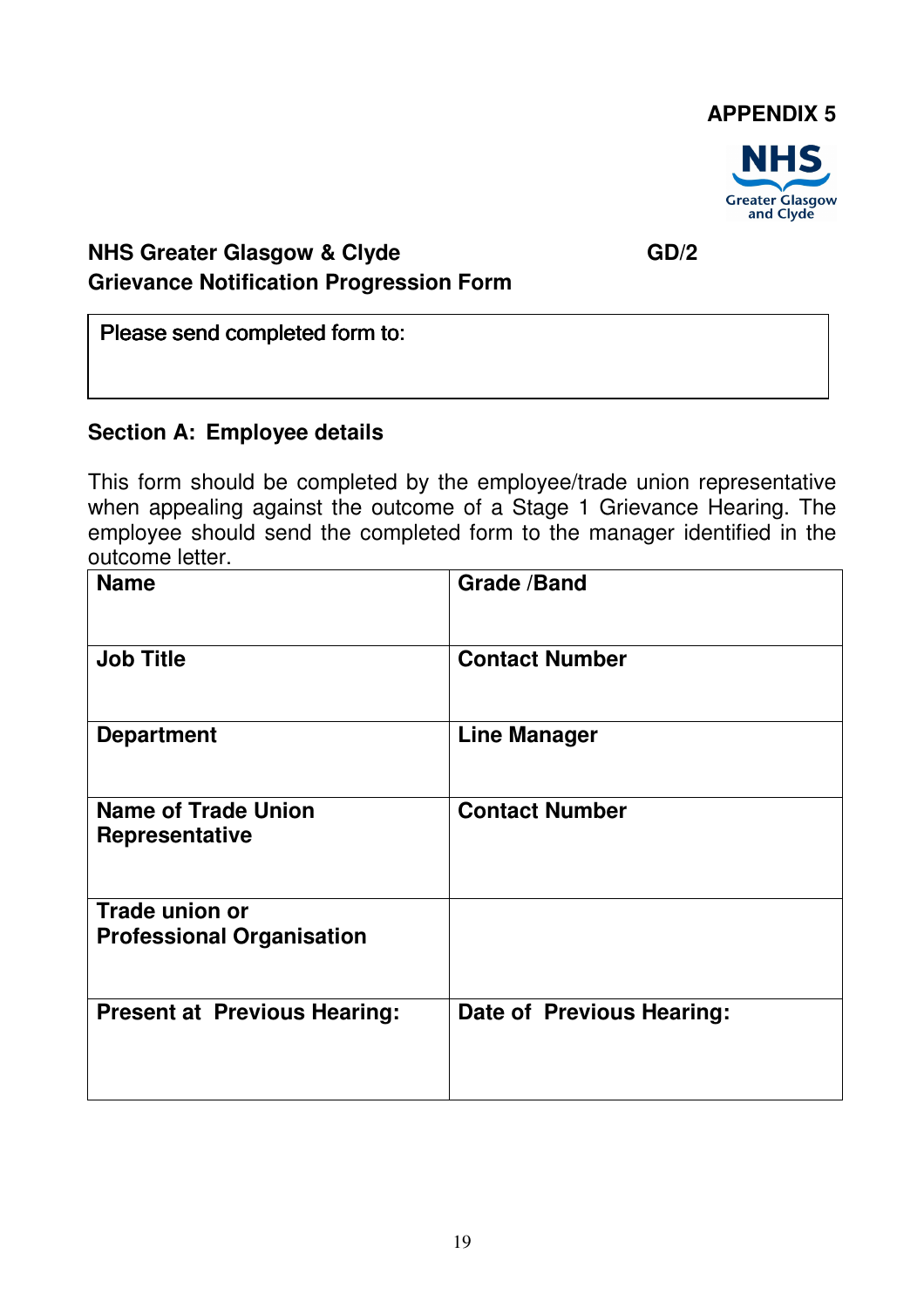**Section B: Reasons for the Appeal (**please attach additional pages if required**)**

Please indicate what you would consider a satisfactory outcome:

## **This form must be signed by the employee or trade union representative submitting the appeal.**

| Employee                        | Date |
|---------------------------------|------|
|                                 |      |
| TU/Professional<br>Organisation |      |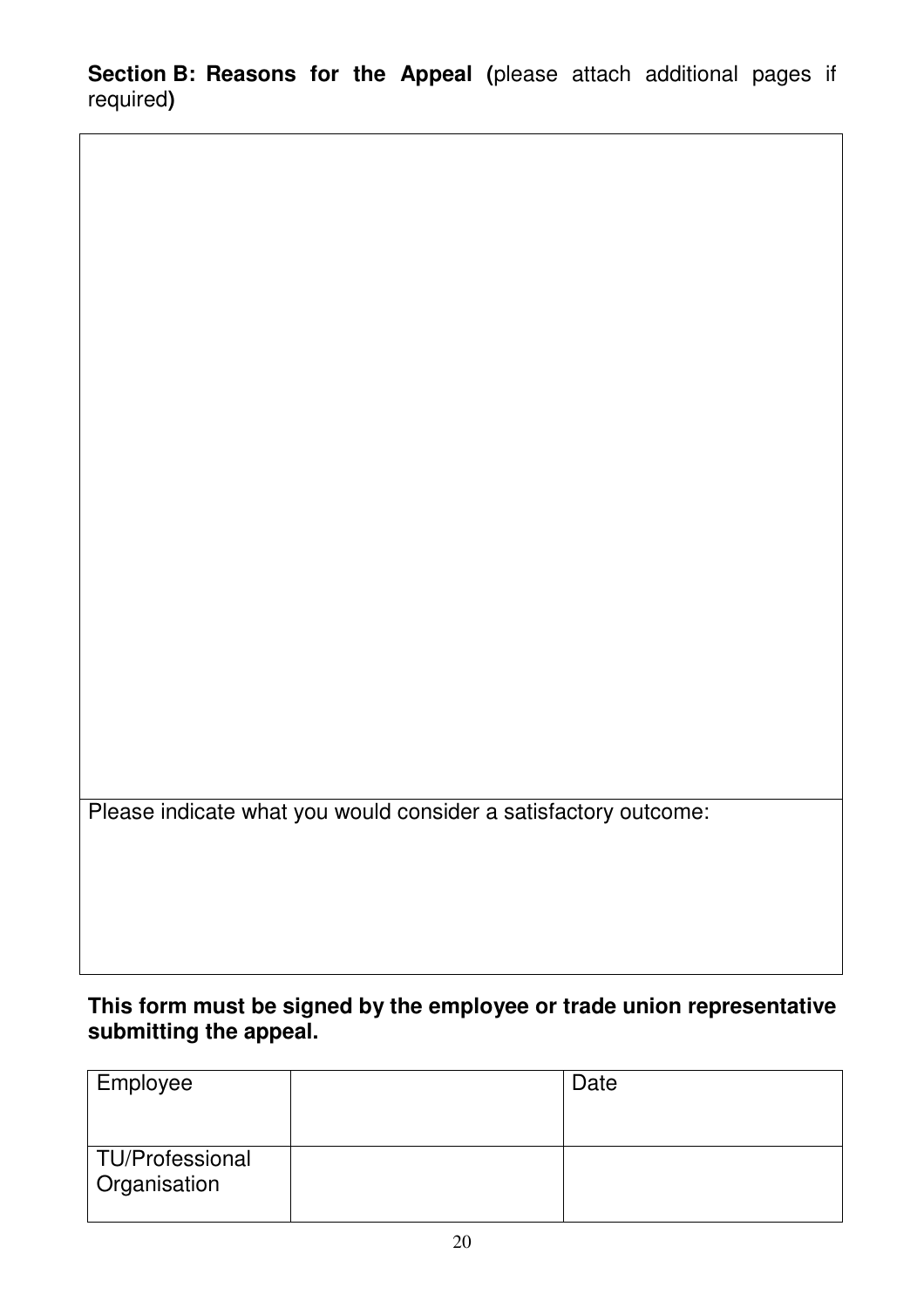

## **Equality and Diversity Monitoring Information**

The information on this form, should you choose to give it, will be held separately to any correspondence in relation to the grievance process by the Head of Human Resources within your directorate. At no point will any of the information on this form be used in any proceedings in relation to the grievance.

The Equality Act 2010 makes it a requirement that we monitor the makeup/background of individuals and gather statistical information relating to all aspects of employee relations, for example people joining/leaving the organisation, people accessing training, getting promotion, and also in relation to bullying and harassment, grievances and disciplinaries.

From the answers to the questions on this form we are able to gather statistical information to ensure that potential unlawful discrimination in relation to **age, disability, gender (including reassignment), marriage or civil partnership, pregnancy or maternity status, race, religion or belief and sexual** is detected early and eliminated.

The information from this form will only be accessible at an organisation level to the Executive (and HR) teams within the Acute Services Division and Community Health Partnerships (CH(C)Ps), NHSGG&C Board, the Scottish Government and the Equalities & Human Rights Commission. The information gathered will be solely used by these teams for audit and monitoring purposes and as evidence that as an organisation, NHSGG&C are monitoring equality and diversity in relation to 'grievance and disputes'.

You do not have to give the monitoring information if you do not wish to, but it is a legislative requirement that we ask you for it.

Whether you choose to give, or choose not to give, any of the information on the attached form, would you please date and return it in the envelope provided as evidence that you have had the opportunity to do so.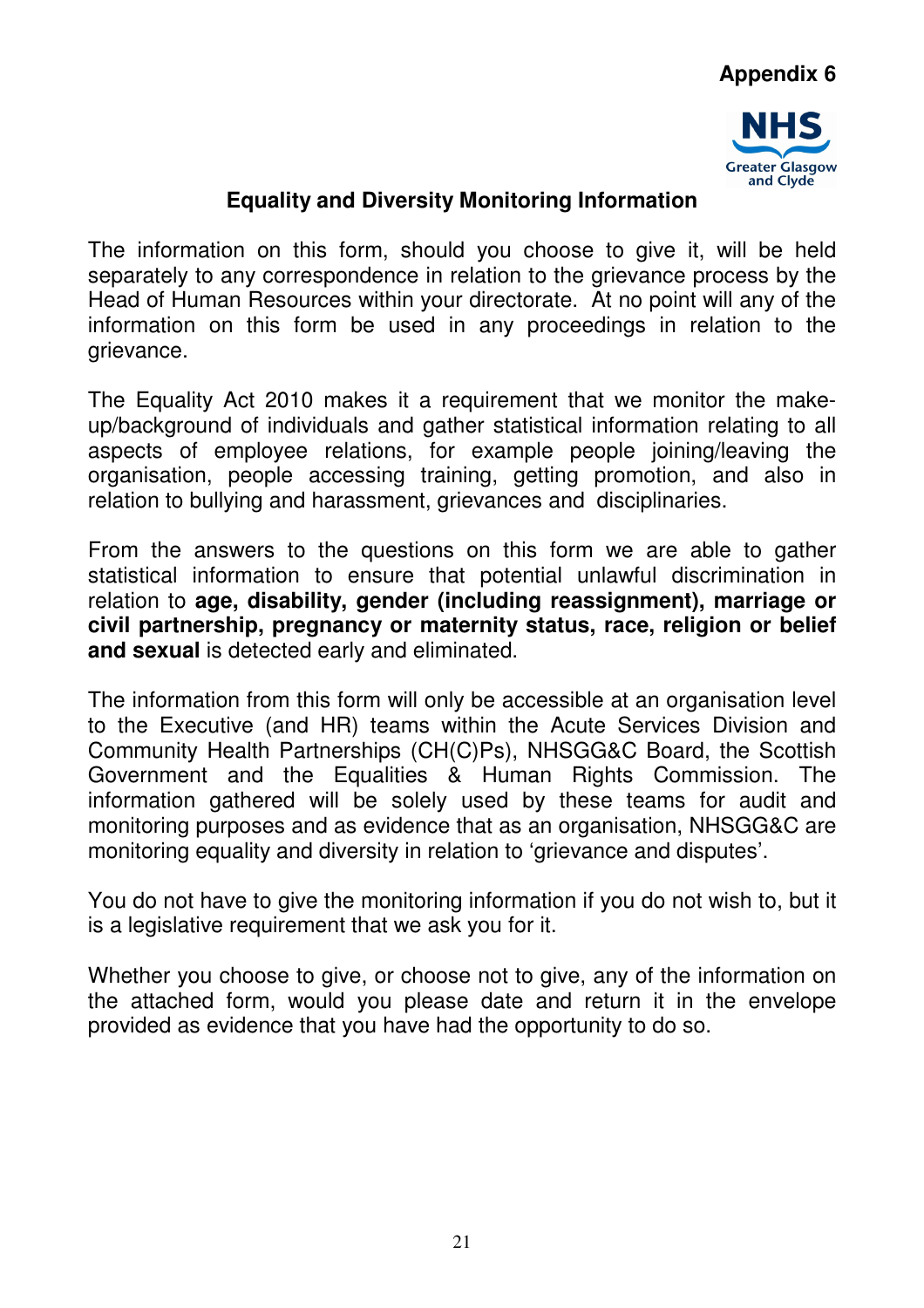# **Equality and Diversity Monitoring Information Form**

| <b>Ethnic Origin</b>                                                                          |
|-----------------------------------------------------------------------------------------------|
| White                                                                                         |
| Scottish $\Box$ Other British $\Box$ Irish $\Box$                                             |
| Any other white background                                                                    |
|                                                                                               |
| <b>Mixed</b>                                                                                  |
| Any mixed background                                                                          |
| (Please specify)                                                                              |
|                                                                                               |
|                                                                                               |
| <b>Asian, Asian Scottish or Asian British</b><br>Indian □ Pakistani □ Bangladeshi □ Chinese □ |
| Any other Asian background                                                                    |
|                                                                                               |
|                                                                                               |
| <b>Black, Black Scottish or Black British</b>                                                 |
| Caribbean $\square$ African $\square$                                                         |
| Any other Black background                                                                    |
| (Please specify)                                                                              |
|                                                                                               |
| <b>Other Ethnic Background</b>                                                                |
| Any other Ethnic background                                                                   |
| (Please specify)                                                                              |
|                                                                                               |
|                                                                                               |
| Choose not to give this information $\square$                                                 |
|                                                                                               |
| <b>Religion/Faith/Belief</b><br>(Please specify)                                              |
| .                                                                                             |
|                                                                                               |
| Have no religion/faith/belief<br>П                                                            |
| Choose not to give this information<br>LΙ                                                     |
|                                                                                               |
| Gender                                                                                        |
| Male<br>Female<br>Transgender $\square$<br>□                                                  |
|                                                                                               |
| Other $\square$ (please                                                                       |
|                                                                                               |
|                                                                                               |
| Choose not to give this information $\Box$                                                    |